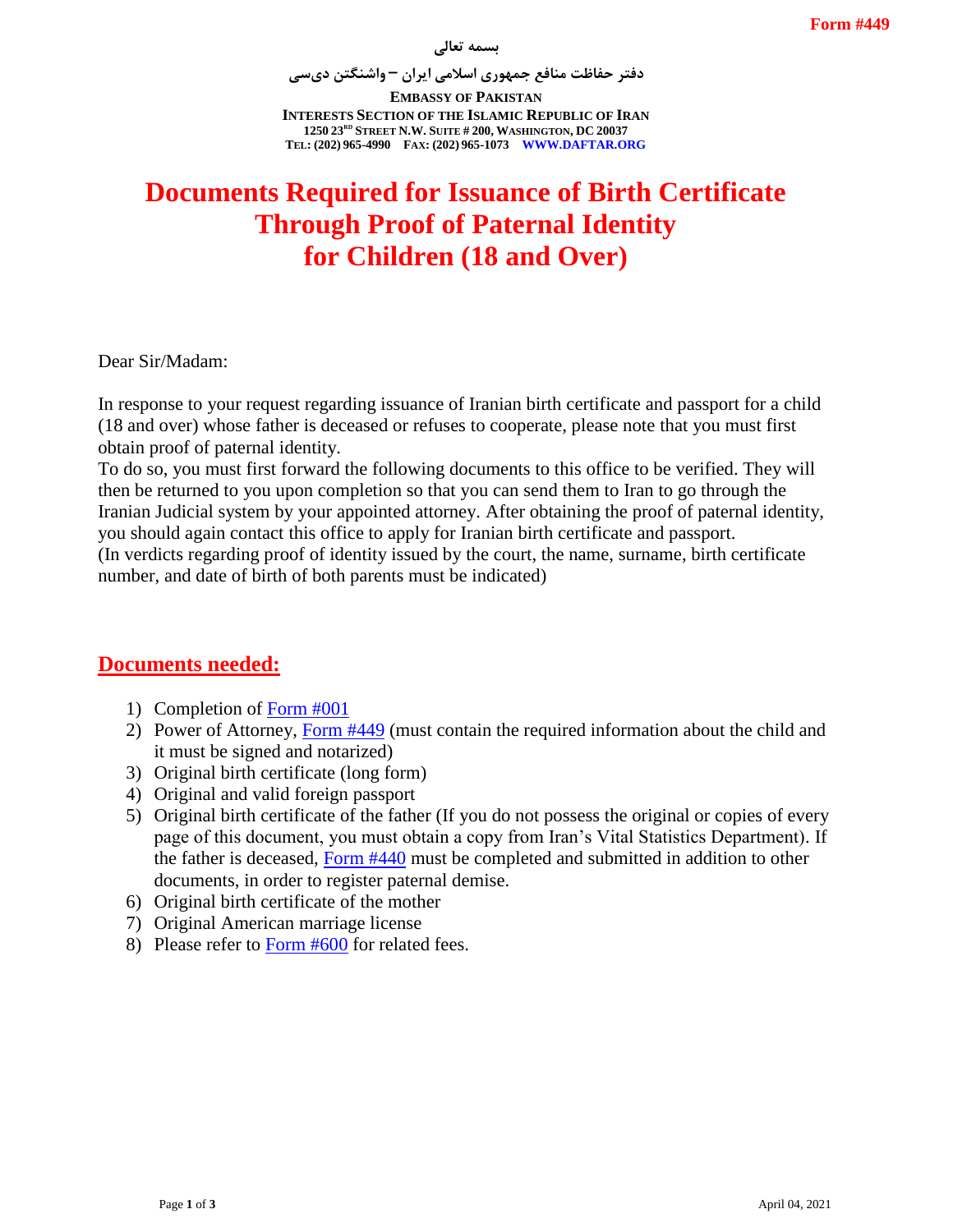#### **بسمه تعالی**

**دفتر حفاظت منافع جمهوری اسالمی ایران – واشنگتن دیسی**

**EMBASSY OF PAKISTAN INTERESTS SECTION OF THE ISLAMIC REPUBLIC OF IRAN 1250 23RD STREET N.W. SUITE # 200, WASHINGTON, DC 20037 TEL: (202) 965-4990 FAX: (202) 965-1073 WWW.DAFTAR.ORG**

# **صدور شناسنامه از طریق حکم اثبات نسب**

# **برای فرزندان باالی 81 سال**

با سالم،

حسب تقاضای شما در مورد صدور شناسنامه و گذرنامه ایرانی جهت فرزند باالی 81 سال، بعلت فوت یا عدم همکاری پدر، ابتدا میبایستی مدارک زیر را جهت تایید به این نمایندگی ارسال نمایید. مدارک پیس از تایید به شما عودت داده شده تا شما با ارسال آن به ایران و پیگیری از طریق وکیل خود، بتوانید حکم اثبات نسب را از طریق مراجع قضائی داخل کشور تهیه نمائید. پس از دریافت حکم اثبات نسب، با این نمایندگی تماس گرفته تا نسبت به صدور شناسنامه و گذرنامه ایرانی اقدامات الزم صورت گیرد . )در حکم اثبات نسب صادره دادگاه بایستی نام، نامخانوادگی، شماره شناسنامه و تاریخ تولد والدین درج شده باشد(

**مدارک الزم:** -8 تکمیل [پرسشنامه امور کنسولی\)](http://www.daftar.org/forms/passports/001.pdf) فرم 008( -2 [وکالتنامه](http://www.daftar.org/forms/vitalrecords/verifications/449.pdf) 994 با مشخصات فرزند تکمیل، امضاء، وتوسط PUBLIC NOTARY تائید گردد -3 اصل گواهی تولد فرزند (FORM LONG( -9 اصل گذرنامه معتبر آمریکائی فرزند -5 اصل شناسنامه پدر )چنانچه فاقد اصل یا کپی تمام صفحات شناسنامه پدر میباشید، تهیه تصویر سند سجلی از اداره ثبت احوال ایران لازم است). در صورت فوت پدر فرم ۴۴۰ همزمان جهت ثبت فوت پدر تکمیل و به همراه سایر مدارک فوق ارسال گردد. -6 اصل شناسنامه مادر -7 اصل گواهی ازدواج آمریکائی -1هزینه طبق [اطالعیه 600](http://www.daftar.org/forms/fees/600.pdf)